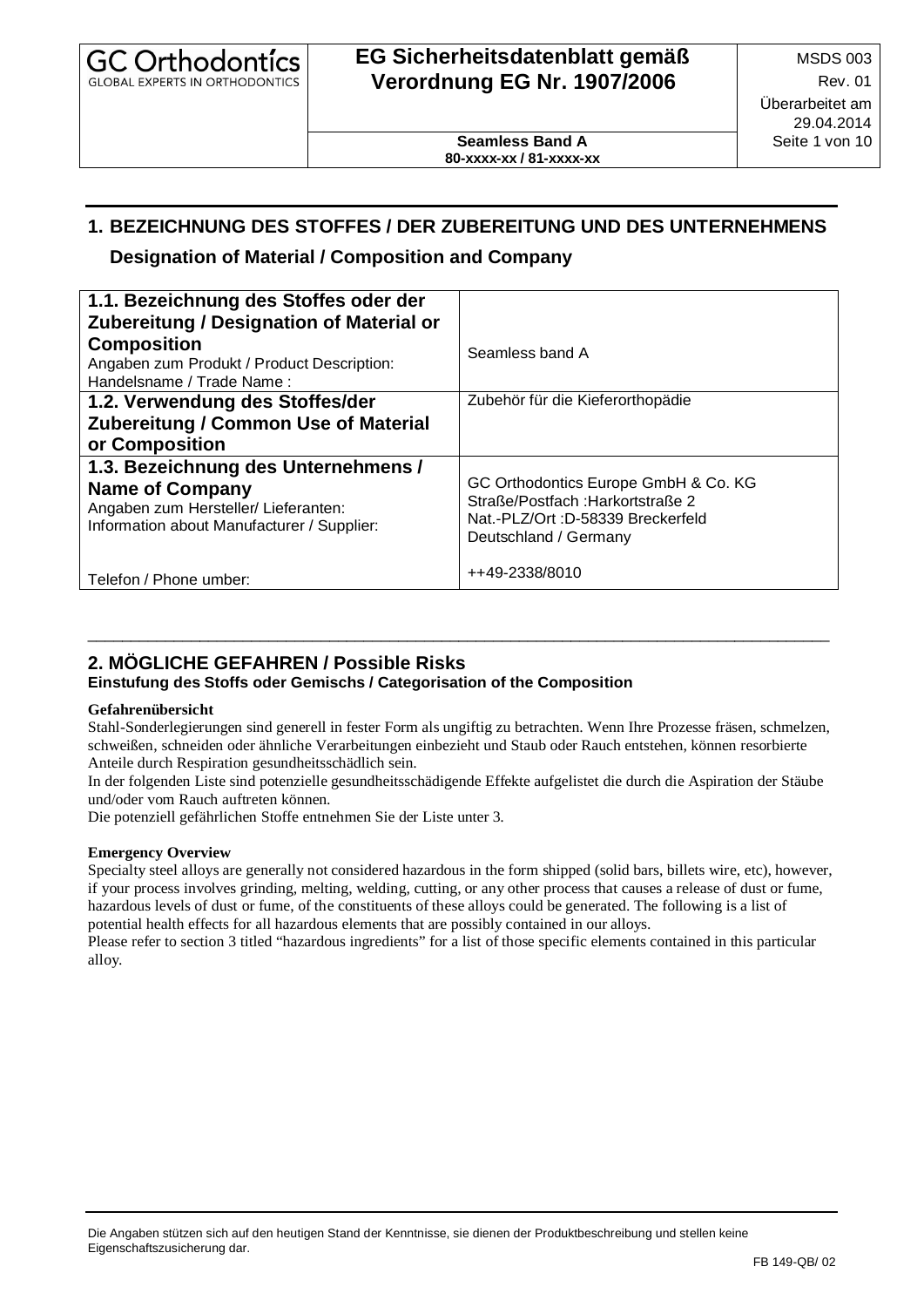| <b>GC Orthodontics</b><br><b>GLOBAL EXPERTS IN ORTHODONTICS</b> | EG Sicherheitsdatenblatt gemäß<br><b>Verordnung EG Nr. 1907/2006</b> | <b>MSDS 003</b><br><b>Rev. 01</b> |
|-----------------------------------------------------------------|----------------------------------------------------------------------|-----------------------------------|
|                                                                 |                                                                      | Überarbeitet am<br>29.04.2014     |
|                                                                 | <b>Seamless Band A</b><br>80-xxxx-xx / 81-xxxx-xx                    | Seite 2 von 10                    |

| Wege der<br>/ Routes<br>of<br><b>Exposure</b> | Anzeichen und<br>Aufnahme Symptome/ Signs and<br><b>Symptoms</b>                                                                                                                                                                                                                                                                                                                                                                                                                                                                                                                                                                             | Einzel-,<br>wiederholte- oder<br>langzeit<br><b>Exposition/Single</b><br>, Repeated, or<br>Long distance<br><b>Exposure</b>                                                                                                                                                                                                                                                                                                                                                                 | Schweregrad<br>(Ungefährlich,<br>Mässig, Schwer)/S<br>everity<br>(Mild, Moderate, Se<br>vere) | <b>Akute und</b><br><b>Chronische</b><br>Gesundheits-<br>beeinträchtigungen<br>/Acute and Chronic<br><b>Health Effect(s)</b> | Gefährdete<br>Organe /<br><b>Target</b><br>Organ(s) |
|-----------------------------------------------|----------------------------------------------------------------------------------------------------------------------------------------------------------------------------------------------------------------------------------------------------------------------------------------------------------------------------------------------------------------------------------------------------------------------------------------------------------------------------------------------------------------------------------------------------------------------------------------------------------------------------------------------|---------------------------------------------------------------------------------------------------------------------------------------------------------------------------------------------------------------------------------------------------------------------------------------------------------------------------------------------------------------------------------------------------------------------------------------------------------------------------------------------|-----------------------------------------------------------------------------------------------|------------------------------------------------------------------------------------------------------------------------------|-----------------------------------------------------|
| Eye                                           | Iron oxide: Has caused irritation of<br>eyes, nose and skin of excremental<br>animals. It may have the same effect<br>on humans.                                                                                                                                                                                                                                                                                                                                                                                                                                                                                                             | <b>NA</b>                                                                                                                                                                                                                                                                                                                                                                                                                                                                                   | <b>NA</b>                                                                                     | <b>NA</b>                                                                                                                    | <b>NA</b>                                           |
| Skin                                          | <b>Iron oxide:</b> Has caused irritation of<br>the skin of excremental animals. It<br>may have the same effect on humans.<br><b>Cobalt:</b> Fume or dust causes an<br>allergic skin rash.Nickel: Skin contact<br>can also cause an allergic skin rash                                                                                                                                                                                                                                                                                                                                                                                        | <b>NA</b>                                                                                                                                                                                                                                                                                                                                                                                                                                                                                   | <b>NA</b>                                                                                     | <b>NA</b>                                                                                                                    | <b>NA</b>                                           |
| <b>Inhalation</b>                             | <b>Iron oxide:</b> Has caused irritation of<br>nose of excremental animals. It may<br>have the same effect on humans.<br>Chromium: Ferrochrome alloys have<br>been associated with lung changes in<br>workers exposed to these alloys.<br>Manganese: Inhalation of manganese<br>fume may cause" metal fume fever"<br>with symptoms of chills, fever,<br>nausea, cough, dry throat, weakness,<br>muscle aches, and a sweet or metallic<br>taste in the mouth.<br>Nickel: Fumes are respiratory irritants<br>and may cause respiratory disease.<br>Nickel and its compounds have been<br>reported to cause cancer of the lungs<br>and sinuses. | Manganese:<br>Prolonged or repeated<br>exposure may affect the<br>nervous system, with<br>difficulty in walking and<br>balancing, weakness or<br>cramps in the legs.<br>Hoarseness of the voice.<br>trouble with memory or<br>judgment, unstable<br>emotions or unusual<br>irritability. The<br>respiratory system may<br>also be affected by<br>pneumonia like illness<br>with symptoms of<br>coughing, fever, chills,<br>body ache, chest pain and<br>other common signs of<br>pneumonia. | <b>NA</b>                                                                                     | <b>NA</b>                                                                                                                    | <b>NA</b>                                           |
| Ingestion                                     | <b>NA</b>                                                                                                                                                                                                                                                                                                                                                                                                                                                                                                                                                                                                                                    | <b>NA</b>                                                                                                                                                                                                                                                                                                                                                                                                                                                                                   | <b>NA</b>                                                                                     | <b>NA</b>                                                                                                                    | <b>NA</b>                                           |
| Other                                         | Exposure to specialty steel occurs<br>primarily from inhalation of dust and<br>fumes. However, constituents of these<br>may cause effects directly upon skin<br>or eyes. Certain constituents may also<br>be harmful if swallowed                                                                                                                                                                                                                                                                                                                                                                                                            | <b>NA</b>                                                                                                                                                                                                                                                                                                                                                                                                                                                                                   | <b>NA</b>                                                                                     | <b>NA</b>                                                                                                                    | <b>NA</b>                                           |
| NA                                            | <b>Medical Conditions Aggravated by Exposure</b>                                                                                                                                                                                                                                                                                                                                                                                                                                                                                                                                                                                             |                                                                                                                                                                                                                                                                                                                                                                                                                                                                                             |                                                                                               |                                                                                                                              |                                                     |
| <b>Carcinogenicity (IARC, NTP)</b><br>NA      |                                                                                                                                                                                                                                                                                                                                                                                                                                                                                                                                                                                                                                              |                                                                                                                                                                                                                                                                                                                                                                                                                                                                                             |                                                                                               |                                                                                                                              |                                                     |
| NA.                                           | <b>Potential Environmental Effects</b>                                                                                                                                                                                                                                                                                                                                                                                                                                                                                                                                                                                                       |                                                                                                                                                                                                                                                                                                                                                                                                                                                                                             |                                                                                               |                                                                                                                              |                                                     |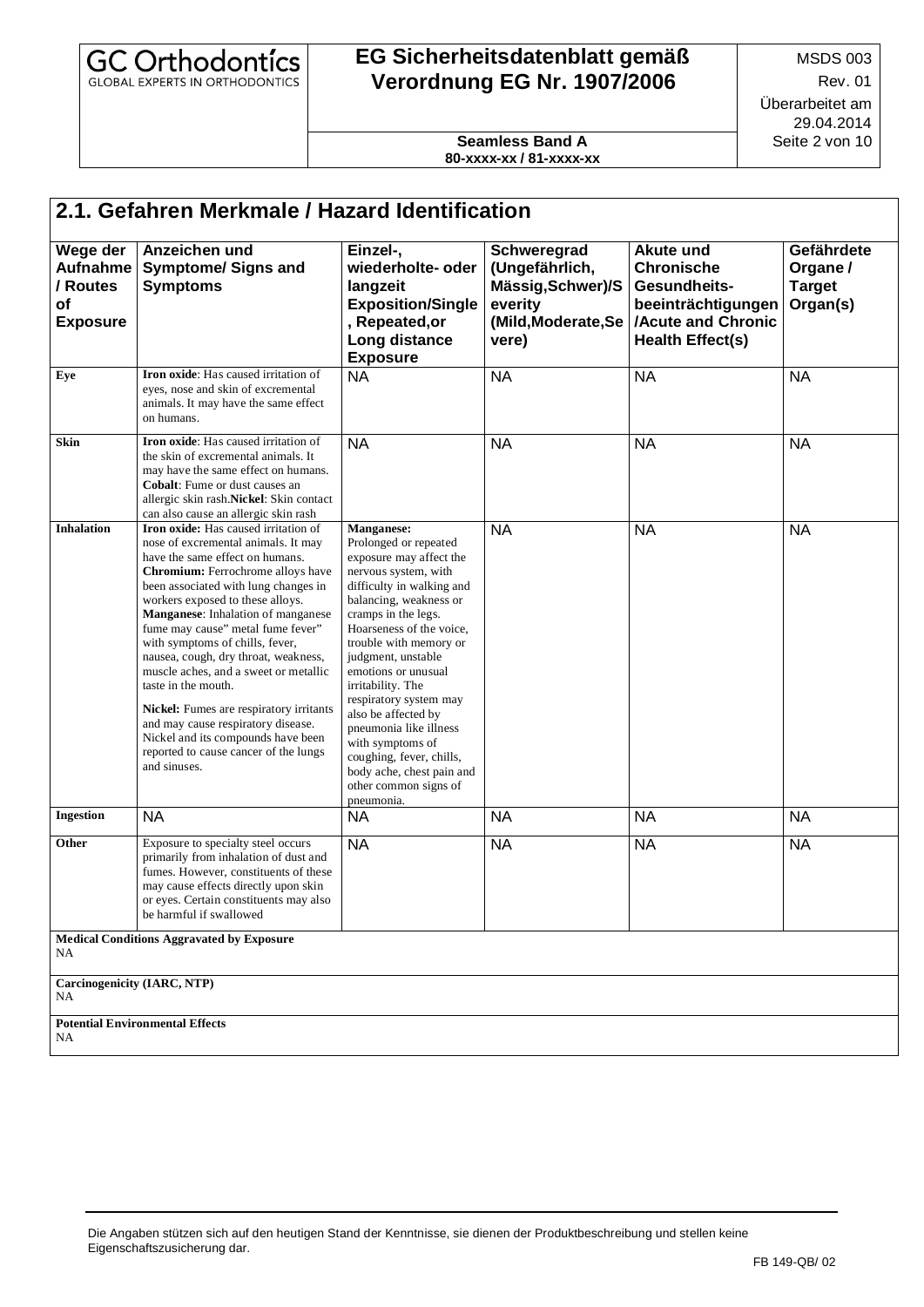**Seamless Band A 80-xxxx-xx / 81-xxxx-xx**

#### **Kennzeichnungselemente / Designational Icons**

N.A.

#### **Gefahrenbestimmende Komponente(n) zur Etikettierung / Risk Evaluated Components**

| <b>R-Sätze</b>   | NA. |
|------------------|-----|
| <b>Risk Code</b> |     |
| S-Sätze          | NA. |
| Safety Code      |     |

#### **Besondere Kennzeichnung bestimmter Gemische / Special Designations of Special Compositions**

\_\_\_\_\_\_\_\_\_\_\_\_\_\_\_\_\_\_\_\_\_\_\_\_\_\_\_\_\_\_\_\_\_\_\_\_\_\_\_\_\_\_\_\_\_\_\_\_\_\_\_\_\_\_\_\_\_\_\_\_\_\_\_\_\_\_\_\_\_\_\_\_\_\_\_\_\_\_\_\_\_\_\_\_\_\_

NA.

#### **Hinweis zur Kennzeichnung / Additional Note for Designation**

Das Produkt ist nach EG-Richtlinien oder den jeweiligen nationalen Gesetzen eingestuft und gekennzeichnet.

The product is declared and designated according to EG-Guidelines and/or national laws.

#### **Sonstige Gefahren / Other Risks**

## **3. ZUSAMMENSETZUNG/ANGABEN ZU BESTANDTEILEN**

| <b>Zusammensetzung / Composition</b>                       |               |                        |           |
|------------------------------------------------------------|---------------|------------------------|-----------|
| <b>Hazardous Components</b><br>T LV HOUR TWA<br><b>PEL</b> | C.A.S. Number | <b>Exposure Limits</b> | $\%$      |
| <b>Iron</b>                                                | 7439-89-6     | <b>NA</b>              | Bal.      |
| Chromium                                                   | 7440-47-3     | <b>NA</b>              | $10 - 20$ |
| <b>Nickel</b>                                              | 7440-02-0     | <b>NA</b>              | $0 - 10$  |
| Manganese                                                  | 7439-96-5     | <b>NA</b>              | $0 - 5$   |
| Copper                                                     | 7440-50-8     | <b>NA</b>              | $0 - 5$   |

### **4. ERSTE-HILFE-MASSNAHMEN / First Aid Measurements**

#### **Allgemeine Hinweise / Common Referencies**

Es sind keine besonderen Vorsichtsmaßnahmen erforderlich.

-

No Preventive measures necessary.

#### **Nach Einatmen / If Respirated**

#### **Nach Hautkontakt / Skin Contact**

Dieses Produkt sollte nicht bei patienten mit einer Nickel- oder ähnlichen Metallallergie angewendet werden. Medizinische hilfe sofort aufsuchen wenn Symptome bestehen.

This product should not be used for patients with an identified allergy to nickel and/or other metals and seek immediate attention if symptoms persist.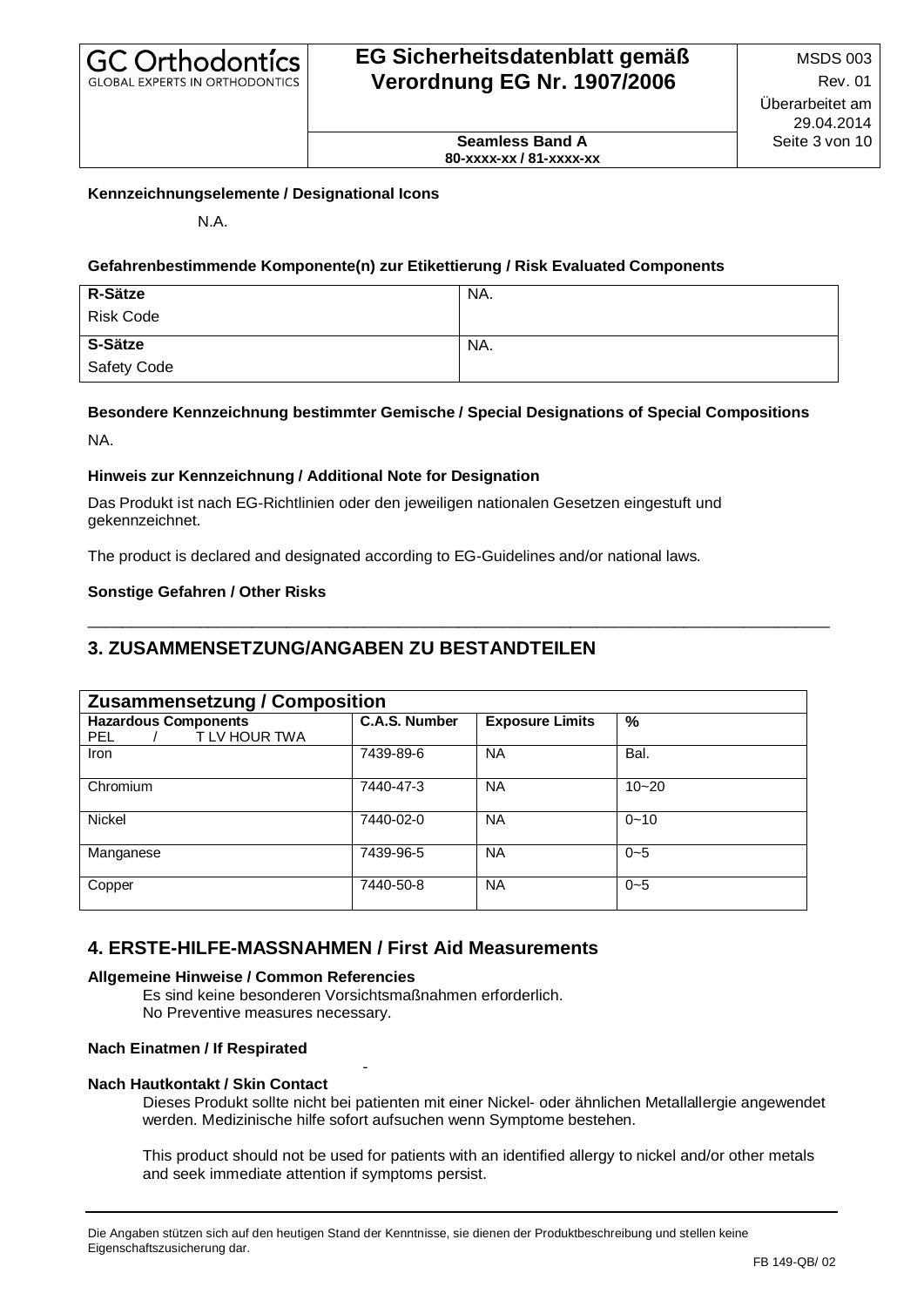**Seamless Band A 80-xxxx-xx / 81-xxxx-xx**

#### **Nach Augenkontakt / Eye Contact**

#### **Nach Verschlucken / After Ingestion**  NA.

#### **Wichtigste akute und verzögert auftretende Symptome und Wirkungen / Main Acute and Delayed Appearing Symptomes and Effects**

NA.

#### **Hinweise auf ärztliche Soforthilfe oder Spezialbehandlung / Notes for Medical Help or Special Treat**  NA.

 $\_$  ,  $\_$  ,  $\_$  ,  $\_$  ,  $\_$  ,  $\_$  ,  $\_$  ,  $\_$  ,  $\_$  ,  $\_$  ,  $\_$  ,  $\_$  ,  $\_$  ,  $\_$  ,  $\_$  ,  $\_$  ,  $\_$  ,  $\_$  ,  $\_$  ,  $\_$  ,  $\_$  ,  $\_$  ,  $\_$  ,  $\_$  ,  $\_$  ,  $\_$  ,  $\_$  ,  $\_$  ,  $\_$  ,  $\_$  ,  $\_$  ,  $\_$  ,  $\_$  ,  $\_$  ,  $\_$  ,  $\_$  ,  $\_$  ,

## **5. MASSNAHMEN ZUR BRANDBEKÄMPFUNG / Fire Fighting Measures**

-

#### **Löschmittel / Extinguishing Device**

Dieses Material ist in fester Form nicht Brennbar. Benutzen eines Löschmittels das für das Umgebungsfeuer geeignet ist. Für Feuer bei denen Feinstäube oder Schleifstäube mit brennen, kein Wasser, CO2 oder Schaum direkt auf das brennende Material sprühen.

This material is not combustible in solid form. Use media that is appropriate for the surrounding fire. For fires involving fine dust or filings, do not use water, CO2 or foam directly on the burning metal.

## **Geeignete Löschmittel / Adequate Extinguishing Agent**

NA.

- **Aus Sicherheitsgründen ungeeignete Löschmittel / Non Adequate Extinguishing Device** NA..
- **Besondere vom Stoff oder Gemisch ausgehende Gefahren / Risks of Extinguishing Agent** NA.

#### **Hinweise für die Brandbekämpfung / Notes for Fire Fighting Measurements** NA.

#### **Zusätzliche Hinweise / Additional Details**

NA.

## **6. MASSNAHMEN BEI UNBEABSICHTIGTER FREISETZUNG / Accidental Release Measures**

### **Eindämmungsverfahren**

**Persönliche Schutzmaßnahmen:**

**Belüftung:** -

**Atemschutz:** -

**Weitere Schutzausrüstung und Pflege:** -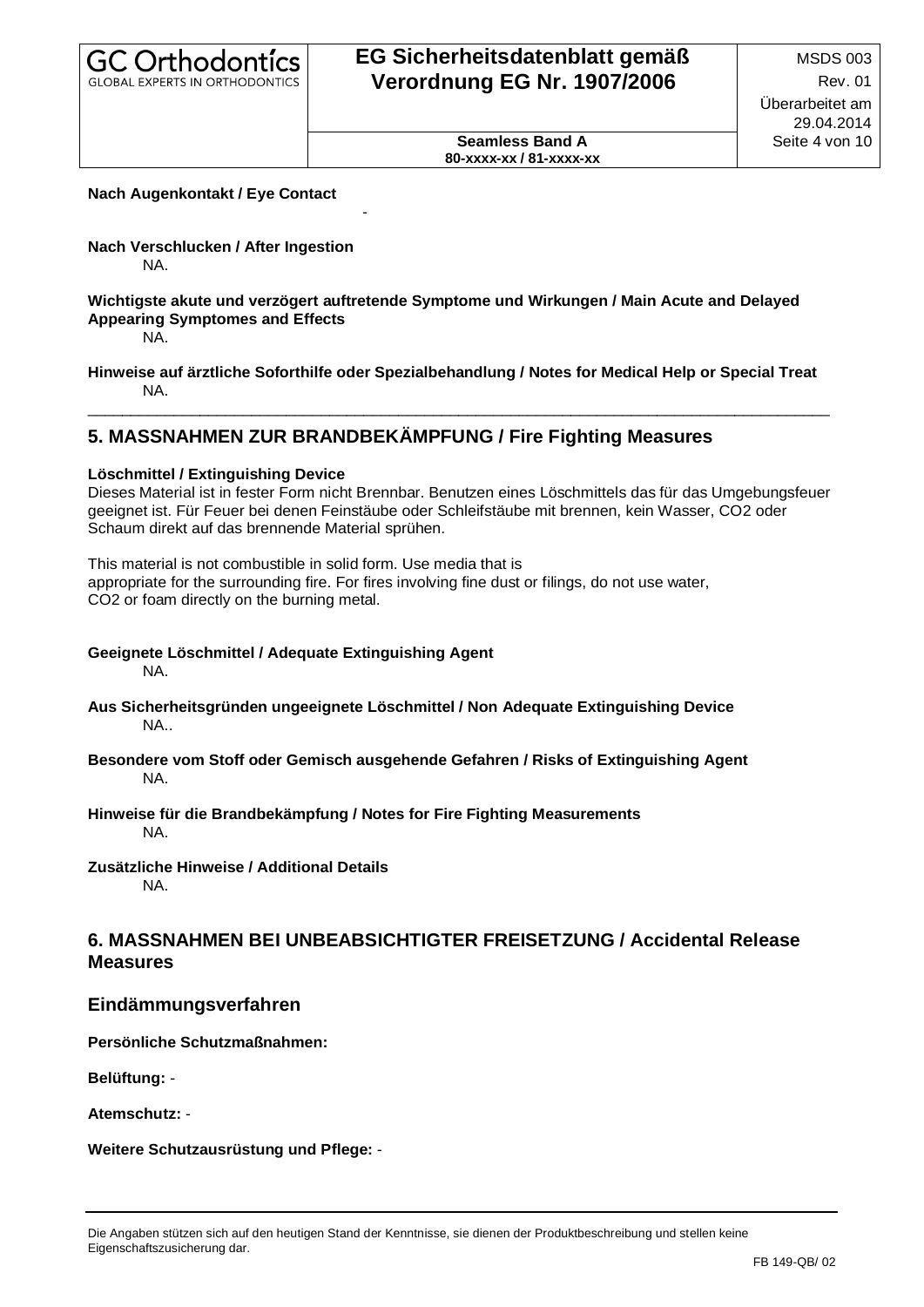**Seamless Band A 80-xxxx-xx / 81-xxxx-xx**

#### **Containment Techniques**

**6.1 Personal precautions:** -

**Respiratory protection**: -

**Protective equipment**: -

#### **7. HANDHABUNG UND LAGERUNG / Handling and Storage Schutzmaßnahmen zur sicheren Handhabung**

**Hinweise zum sicheren Umgang / Details for Safe Handling** NA.

**Hinweise zum Brand- und Explosionsschutz / Details for Fire and Explosive Protection** NA.

### **Weitere Angaben zur Handhabung / Additional Details for Handling** Es sind keine besonderen Handhabungshinweise erforderlich.

No additional details for handling required

.**Bedingungen zur sicheren Lagerung unter Berücksichtigung von Unverträglichkeiten / Conditions for Safe Storage Under the Cicumstances of Incompatibility** 

**Anforderungen an Lagerräume und Behälter / Requirements of Storage Room and Container** NA.

**Zusammenlagerungshinweise / Details for Mixed Storage** NA.

**Weitere Angaben zu den Lagerbedingungen / Additional Conditions According to Storage** Das Produkt muss separat gelagert werden um eine Vermischung mit anderen zu vermeiden. Von Staub und Feuchtigkeit fern halten.

Store this product with identification not to mix the other products, and keep away from dust and moisture.

### **8. BEGRENZUNG UND ÜBERWACHUNG DER EXPOSITION - PERSÖNLICHE SCHUTZAUSRÜSTUNG / Limitation and Monitoring of the Exposition –Personel Safety Equipment**

**Zusätzliche Hinweise zur Gestaltung technischer Anlagen:** entfällt **Additional Details of the Arrangement Technical Equipment:** NA.

**Bestandteile mit arbeitsplatzbezogenen zu überwachenden Grenzwerten:** Wie in Tabelle unter Nr. 3. **Elements of Monitored Maximum Permissible Value at Workplace:** As given in table under Nr. 3.

| D <sub>o</sub><br>--<br>.<br>ne<br>- 11<br>่าเ | $\ddot{\phantom{1}}$<br>мı | <b>MAK</b> |
|------------------------------------------------|----------------------------|------------|
|                                                |                            |            |
|                                                |                            |            |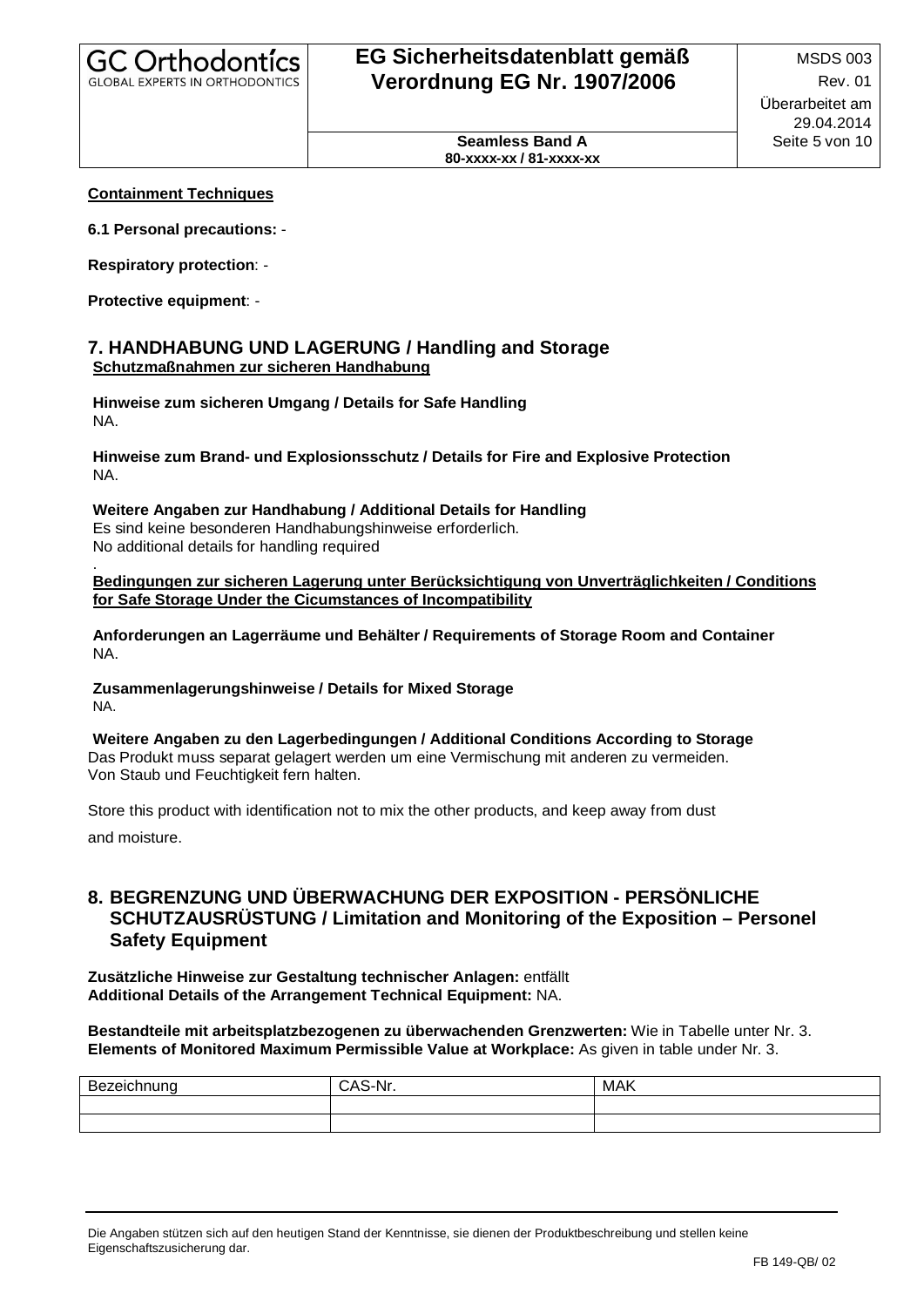| GC Orthodontics                       |  |
|---------------------------------------|--|
| <b>GLOBAL EXPERTS IN ORTHODONTICS</b> |  |

**Seamless Band A 80-xxxx-xx / 81-xxxx-xx**

| Technische Maßnahmen /<br><b>Technical Measures</b>                                                                                                                                              | Für gute Raumbelüftung sorgen                                                                                                                                                                                     |  |
|--------------------------------------------------------------------------------------------------------------------------------------------------------------------------------------------------|-------------------------------------------------------------------------------------------------------------------------------------------------------------------------------------------------------------------|--|
| Schutz-und<br>Hygienemaßnahmen /<br><b>Safety and Hygienic Measures</b>                                                                                                                          | Für ausreichende Belüftung sorgen<br>/ Adequate ventilation practice                                                                                                                                              |  |
| Persönliche Schutzausrüstung/<br><b>Personel Safety Equipment</b><br><b>Atemschutz / Respirator</b><br><b>Augenschutz / Safety Googles</b><br>Hand- und Hautschutz / Hand<br>and Skin Protection | Atemschutz bei Staubauftreten /<br>Dust respirator (in case of dust<br>occurrence)<br>Schutzbrille Tragen / Safety<br>Goggles<br>Schutzhandschuhe / Protective<br>gloves (made of rubber, vinyl,<br>polyethylene) |  |

# **9. PHYSIKALISCHE UND CHEMISCHE EIGENSCHAFTEN / Physikal and Chemical**

## **Properties**

| Form / Appearance:<br>Farbe / Color:<br>Geruch / Smell:<br>Zustandsänderung / Change of State:<br>Siedepunkt/-bereich / Boiling Poing-Range:<br>Zündtemperatur / Inflammation Point:<br>Flammpunkt / Flashpoint:<br>Explosionsgefahr / Explosion Risk:<br>Explosionsgrenzen / Explosion Limit:<br>Dampfdruck / Steampressure:<br>Dichte / Density: | Fest / Solid<br>Silber Weiß / Silver White<br>Odorless |
|----------------------------------------------------------------------------------------------------------------------------------------------------------------------------------------------------------------------------------------------------------------------------------------------------------------------------------------------------|--------------------------------------------------------|
| Wasserlöslichkeit/ Water Solubility:                                                                                                                                                                                                                                                                                                               | Insoluble                                              |
|                                                                                                                                                                                                                                                                                                                                                    |                                                        |

## **10. STABILITÄT UND REAKTIVITÄT / Structural Stability and Reactivity**

| Thermische Zersetzung / Thermic Decomposition :                               | Dieses Produkt ist bekannt als Chemisch Stabil<br>unter normalen Lagerungsbedingungen. / This<br>product is considered a stable material under normal<br>storage and handling conditions. |
|-------------------------------------------------------------------------------|-------------------------------------------------------------------------------------------------------------------------------------------------------------------------------------------|
| <b>Gefährliche Reaktionen / Dangerous Reactions:</b>                          | NA.                                                                                                                                                                                       |
| Gefährliche Zersetzungsprodukte /<br><b>Dangerous Decomposition Products:</b> | NA.                                                                                                                                                                                       |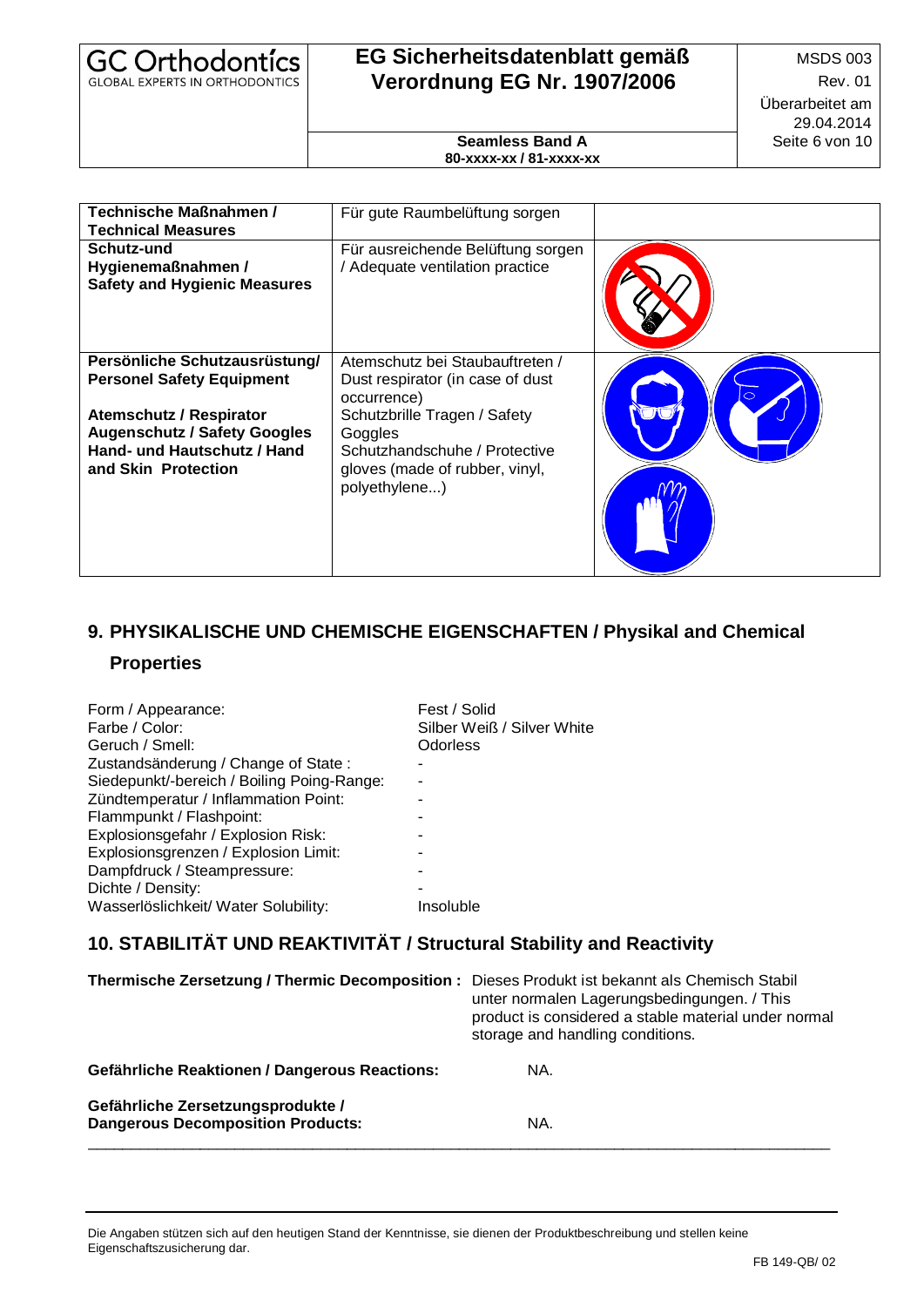**Seamless Band A 80-xxxx-xx / 81-xxxx-xx**

#### **11. TOXIKOLOGISCHE ANGABEN / Toxicological Details**

| <b>Akute Toxizität / Acute Toxicity:</b>                                | keine |
|-------------------------------------------------------------------------|-------|
| Primäre Reizwirkung / Primary Irritation:                               |       |
| An der Haut / On Skin:                                                  |       |
| Am Auge / At-In Eye:                                                    |       |
| Erfahrung aus der Praxis /<br><b>Experiences from Pratice:</b>          |       |
| Sensibilisierung / Sensitization:                                       |       |
| Zusätzliche toxikologische Hinweise:<br><b>Additional Toxic Details</b> |       |

### **12. UMWELTSPEZIFISCHE ANGABEN / Special Environmental Information**

**Ökotoxizität / Ecological Toxicity:**

**Persistenz und Abbaubarkeit / Persistence and Decomposability:**

## **13. HINWEISE ZUR ENTSORGUNG / Disposal Advice**

**Entsorgung von Restmengen / Disposal of Waste :** Entsorgung gemäß den behördlichen Vorschriften. Dispose of in accordance with local regulations.

\_\_\_\_\_\_\_\_\_\_\_\_\_\_\_\_\_\_\_\_\_\_\_\_\_\_\_\_\_\_\_\_\_\_\_\_\_\_\_\_\_\_\_\_\_\_\_\_\_\_\_\_\_\_\_\_\_\_\_\_\_\_\_\_\_\_\_\_\_\_\_\_\_\_\_\_\_\_\_\_\_\_\_\_\_\_

\_\_\_\_\_\_\_\_\_\_\_\_\_\_\_\_\_\_\_\_\_\_\_\_\_\_\_\_\_\_\_\_\_\_\_\_\_\_\_\_\_\_\_\_\_\_\_\_\_\_\_\_\_\_\_\_\_\_\_\_\_\_\_\_\_\_\_\_\_\_\_\_\_\_\_\_\_\_\_\_\_\_\_\_\_\_

**Entsorgung ungereinigter Verpackung und empfohlene Reinigungsmittel / Disposal of Unclean Package and Recommended Cleansing Material:**

> Entsorgung gemäß den behördlichen Vorschriften. Dispose of in accordance with local regulations.

### **14. ANGABEN ZUM TRANSPORT / Transport Information**

#### **Landtransport / Over Land Transport (ADR/RID)**

UN-Nummer / UN ID:

 Ordnungsgemäße UN-Versandbezeichnung / UN-Designation:

 Transportgefahrenklassen / Class of Risk for Transportation :

 Gefahrzettel / Hazard Note: Klassifizierungscode / Classification Code: Begrenzte Menge / Amount Limitation(LQ):

 Sondervorschriften / Special Provisions: Freigestellte Menge / Limited Quantity: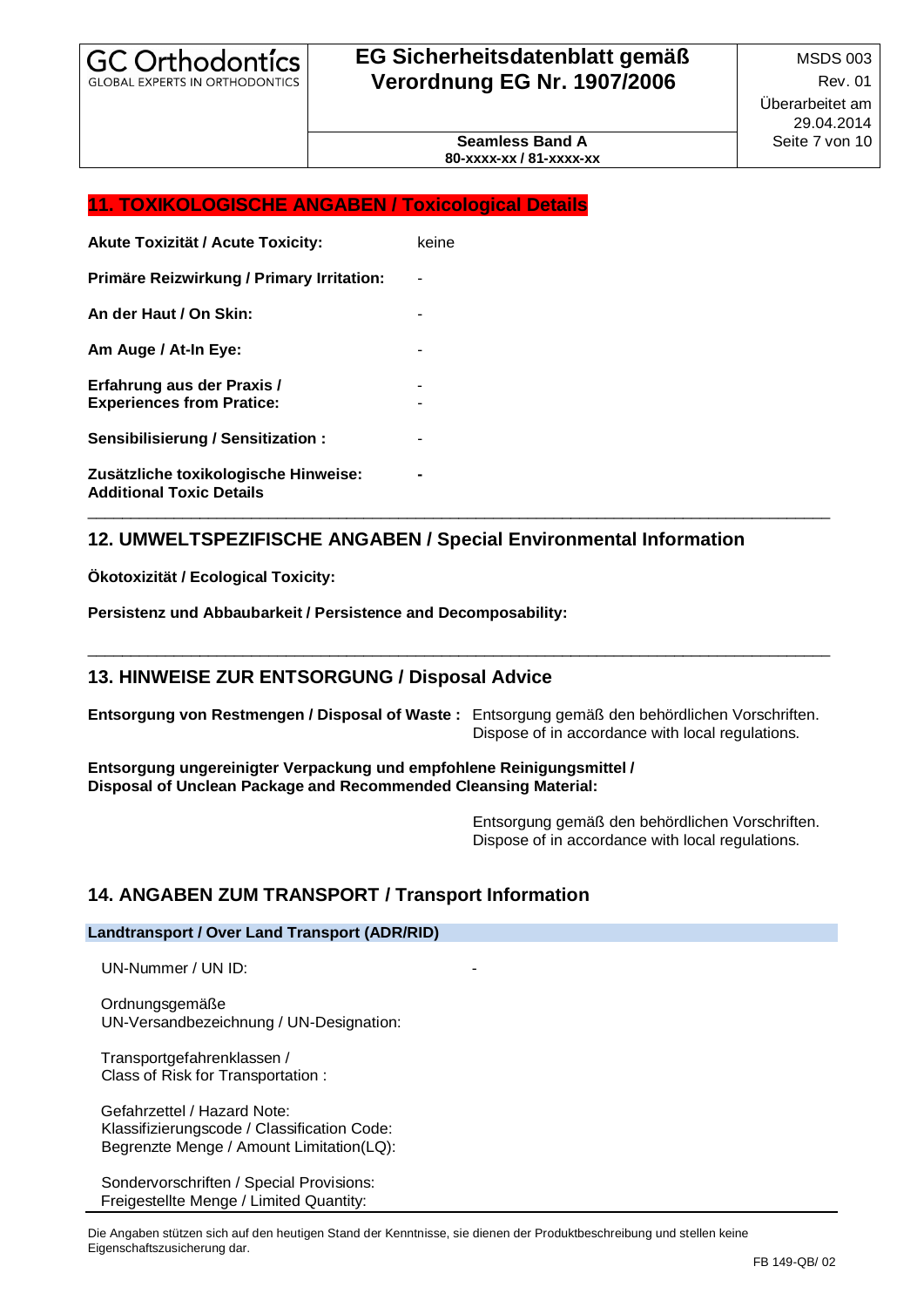| <b>GC Orthodontics</b>         |  |
|--------------------------------|--|
| GLOBAL EXPERTS IN ORTHODONTICS |  |

**Seamless Band A 80-xxxx-xx / 81-xxxx-xx**

 Beförderungskategorie / category of Transportation: Tunnelbeschränkungscode / Tunnel restriction code:

#### **Binnenschiffstransport / Inland Water Transport**

UN-Nummer / UN ID:

 Ordnungsgemäße UN-Versandbezeichnung / UN-Designation:

 Transportgefahrenklassen / Class of Risk for Transportation :

 Gefahrzettel / Hazard Note: Klassifizierungscode / Classification Code: Begrenzte Menge / Amount Limitation(LQ):

#### **Sonstige einschlägige Angaben zum Binnenschiffstransport / Additional Information for Inland Water Transport**

Sondervorschriften / Special Provisions:

| Seeschiffstransport / Over Sea Transport                                                   |  |  |
|--------------------------------------------------------------------------------------------|--|--|
| $UN-Number / UN ID:$                                                                       |  |  |
| Ordnungsgemäße<br>UN-Versandbezeichnung / UN-Designation:                                  |  |  |
| Transportgefahrenklassen /<br>Class of Risk for Transportation:                            |  |  |
| Gefahrzettel / Hazard Note:                                                                |  |  |
| Meeresschadstoff / Marine pollutant /:<br>Begrenzte Menge / Amount Limitation(LQ):<br>EmS: |  |  |

#### **Sonstige einschlägige Angaben zum Binnenschiffstransport / Additional Information for Inland Water Transport**

Sondervorschriften / Special Provisions:

#### **Lufttransport / Plane Transport**

UN-Nummer / UN ID:

 Ordnungsgemäße UN-Versandbezeichnung / UN-Designation:

 Transportgefahrenklassen / Class of Risk for Transportation :

Gefahrzettel / Hazard Note:

Begrenzte Menge Passagier /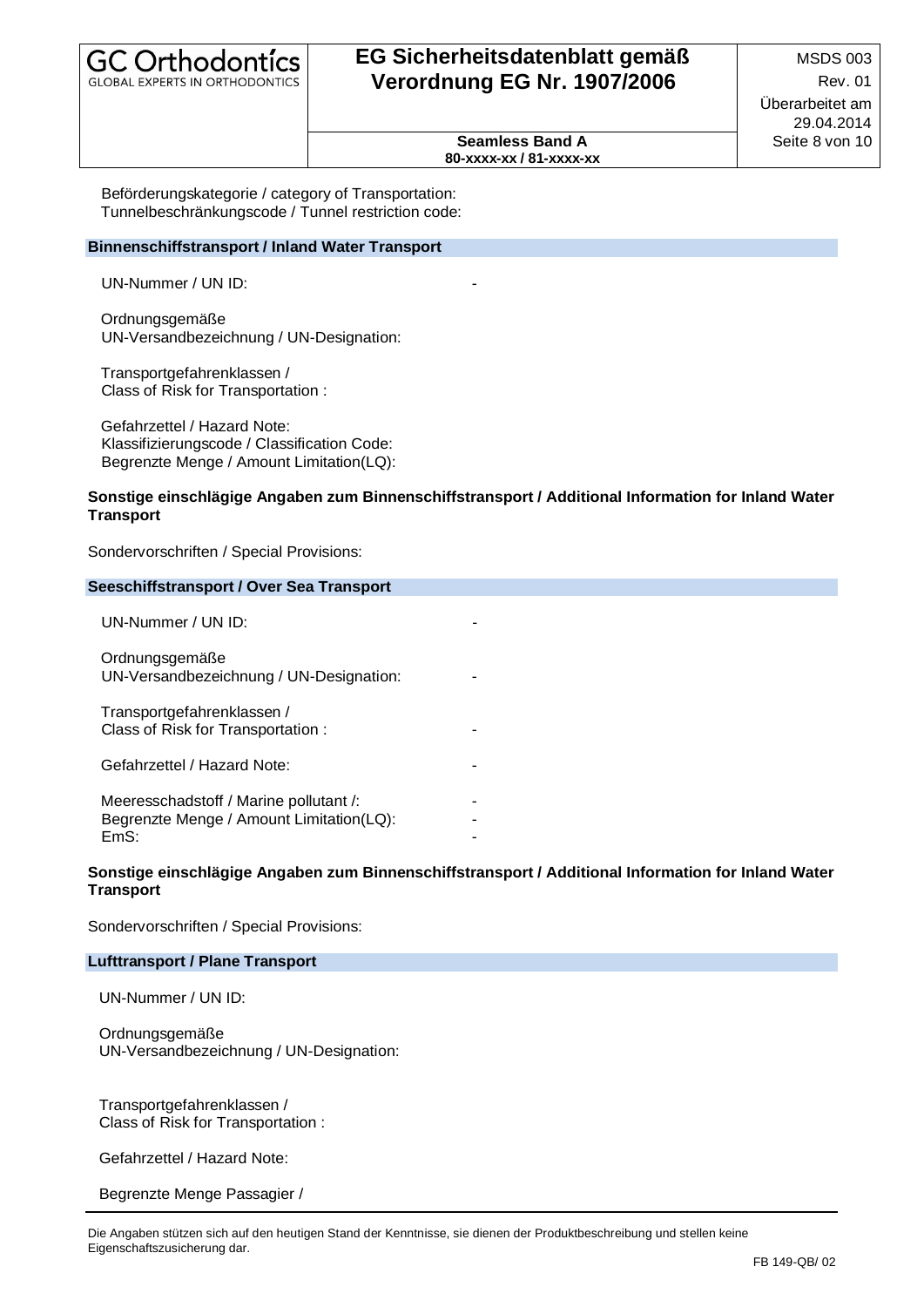| <b>GC Orthodontics</b>                |  |
|---------------------------------------|--|
| <b>GLOBAL EXPERTS IN ORTHODONTICS</b> |  |

**Seamless Band A 80-xxxx-xx / 81-xxxx-xx**

Amount Limitation Passenger (LQ):

 IATA-Verpackungsanweisung - Passenger: IATA-Package Instructions

 IATA-Maximale Menge - Passenger: IATA-Maximum Amount

 IATA-Verpackungsanweisung - Cargo: IATA-Package Instruction

 IATA-Maximale Menge - Cargo: IATA-Maximum Amount

#### **Sonstige einschlägige Angaben zum Lufttransport / Additional Mandatory Information for Plane Transport**

Freigestellte Menge / Limited Quantity: Passenger-LQ:

Cargo-Maximum: 150 kg

#### **Besondere Vorsichtsmaßnahmen für den Verwender / Special Safety Measures for Users** NA.

**Massengutbeförderung gemäß Anhang II des MARPOL-Übereinkommens 73/78 und gemäß IBC Code / Mass transportation According to Annex II of MARPOL-Accommodation 73/78 and according to IBC Code**

\_\_\_\_\_\_\_\_\_\_\_\_\_\_\_\_\_\_\_\_\_\_\_\_\_\_\_\_\_\_\_\_\_\_\_\_\_\_\_\_\_\_\_\_\_\_\_\_\_\_\_\_\_\_\_\_\_\_\_\_\_\_\_\_\_\_\_\_\_\_\_\_\_\_\_\_\_\_\_\_\_\_\_\_\_\_

Keine weiteren Bedingungen bekannt.

### **15. ANGABEN ZU RECHTSVORSCHRIFTEN / Informations about Legal Provisions**

**Verordnung / Act EG Nr. 1907/2006 Richtlinie / Directive** 

**Kennzeichnung gemäß GefStoffV / Designation According to GefStoffV:**

**Gefahrensymbole / Hazard Symbols:**

**S-Sätze / Safety Code:**

**Wassergefährdungsklasse / Water Pollution Class:**

**Abfallschlüssel Produkt / Waste Abbreviation Product:**

**Abfallschlüssel Produktreste / Waste Abbreviation:**

**Zusätzliche Hinweise / Additional Note:**

\_\_\_\_\_\_\_\_\_\_\_\_\_\_\_\_\_\_\_\_\_\_\_\_\_\_\_\_\_\_\_\_\_\_\_\_\_\_\_\_\_\_\_\_\_\_\_\_\_\_\_\_\_\_\_\_\_\_\_\_\_\_\_\_\_\_\_\_\_\_\_\_\_\_\_\_\_\_\_\_\_\_\_\_\_